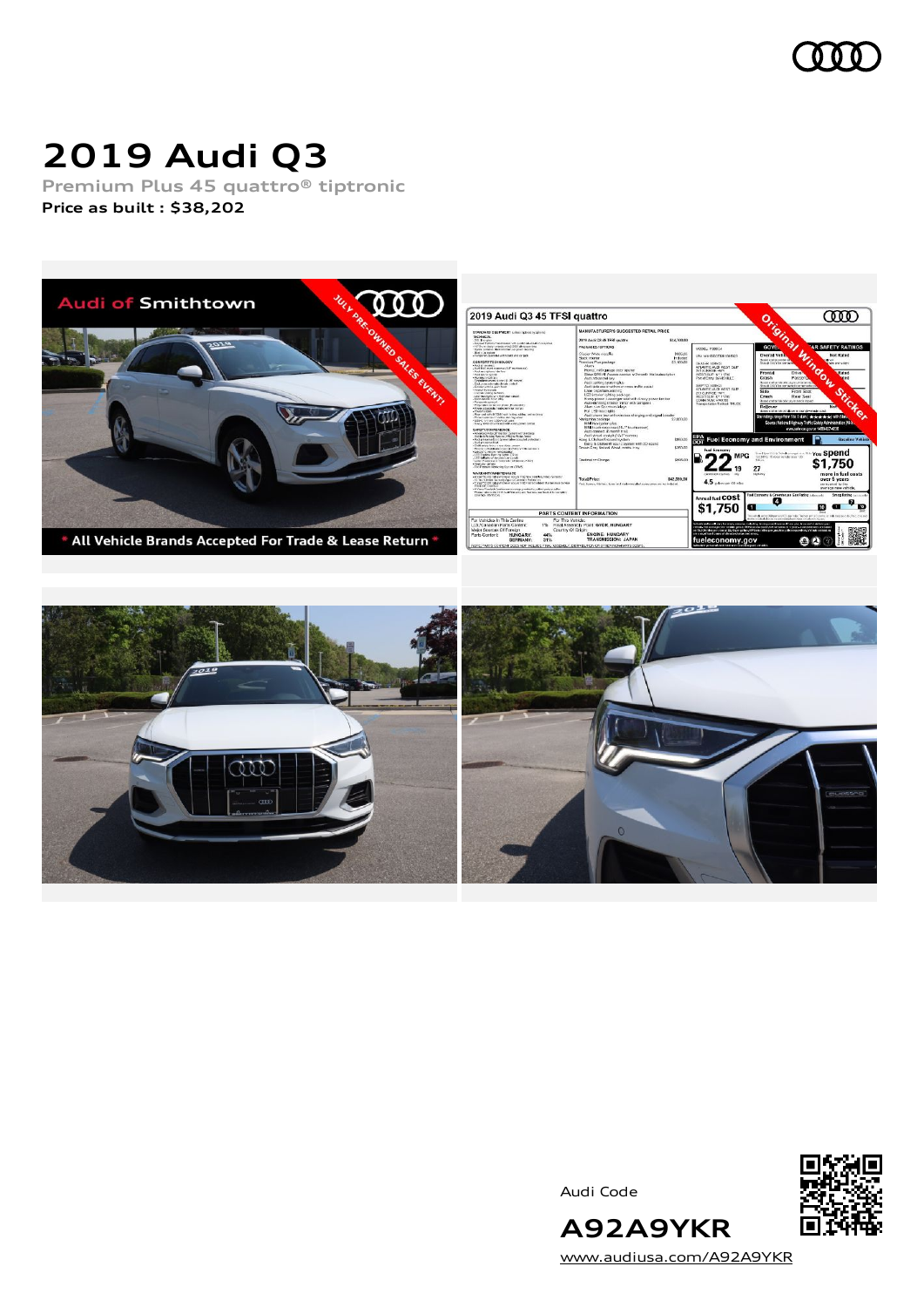## **Summary**

**Audi 2019 Audi Q3** Premium Plus 45 quattro® tiptronic

**Price as buil[t](#page-8-0)** \$38,202

#### **Exterior colour**

Glacier White metallic

#### **Interior colour**

| Seats     | Black |
|-----------|-------|
| Dashboard | Black |
| Carpet    | Black |
| Headliner | Black |



 $^*$  All Vehicle Brands Accepted For Trade & Lease Return  $^*$ 

#### **Further Information**

| Type of vehicle | Used car     |
|-----------------|--------------|
| Mileage         | 38,547 miles |
| Warranty        | No           |

#### **Audi Code** A92A9YKR

**Your configuration on www.audiusa.com** [www.audiusa.com/A92A9YKR](https://www.audiusa.com/A92A9YKR)

**Commission number** aaa3fb760a0e0971237a

#### **Technical Specifications**

| Engine type                  | Four-cylinder                                 |
|------------------------------|-----------------------------------------------|
| stroke                       | Displacement/Bore and 1,984/82.5 x 92.8 cc/mm |
| Torque                       | 258 lb-ft@rpm                                 |
| Top track speed              | 130 mph mph                                   |
| Acceleration (0 - 60<br>mph) | 7.0 seconds seconds                           |
| Recommended fuel             | Regular                                       |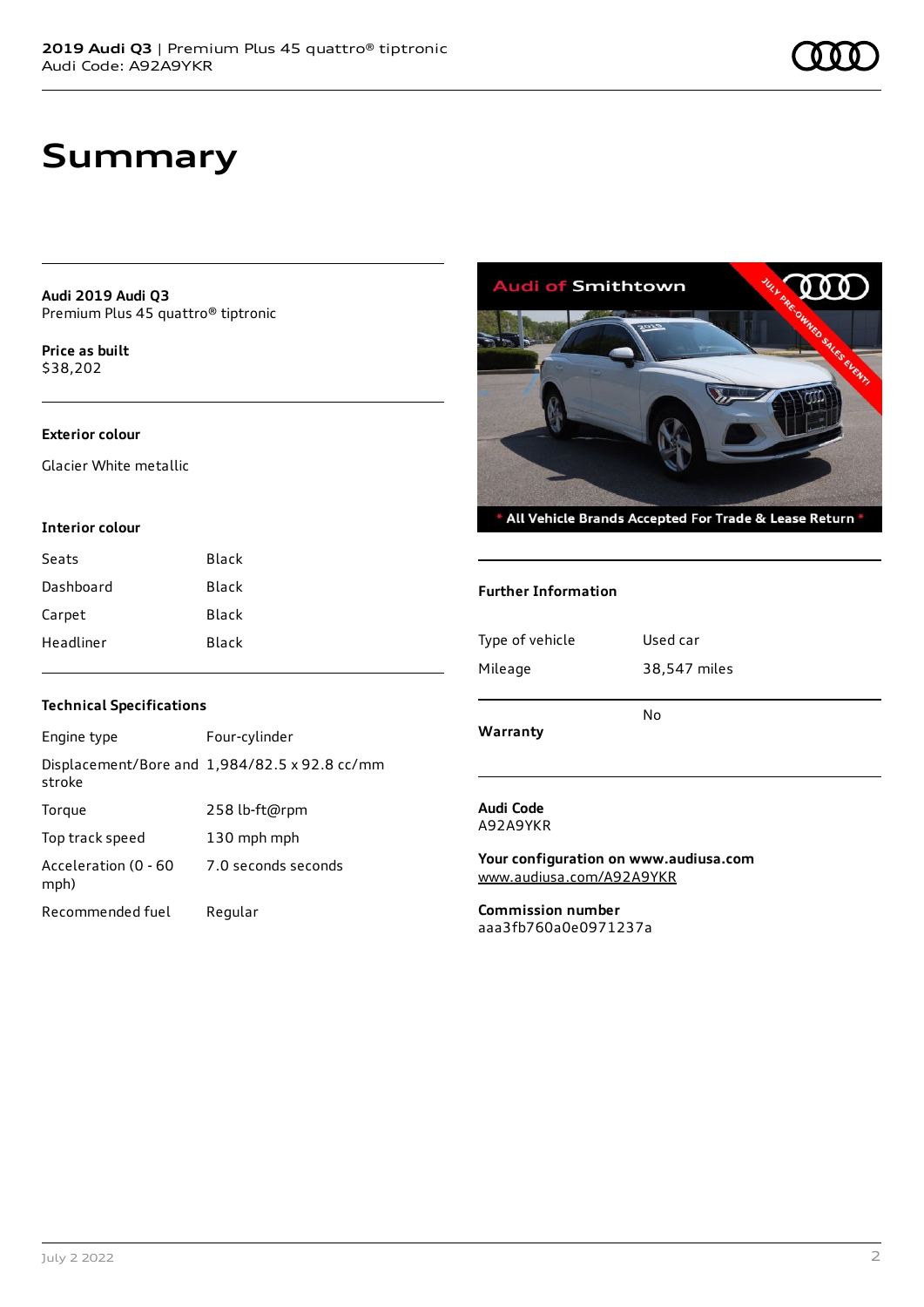

# **Standard features**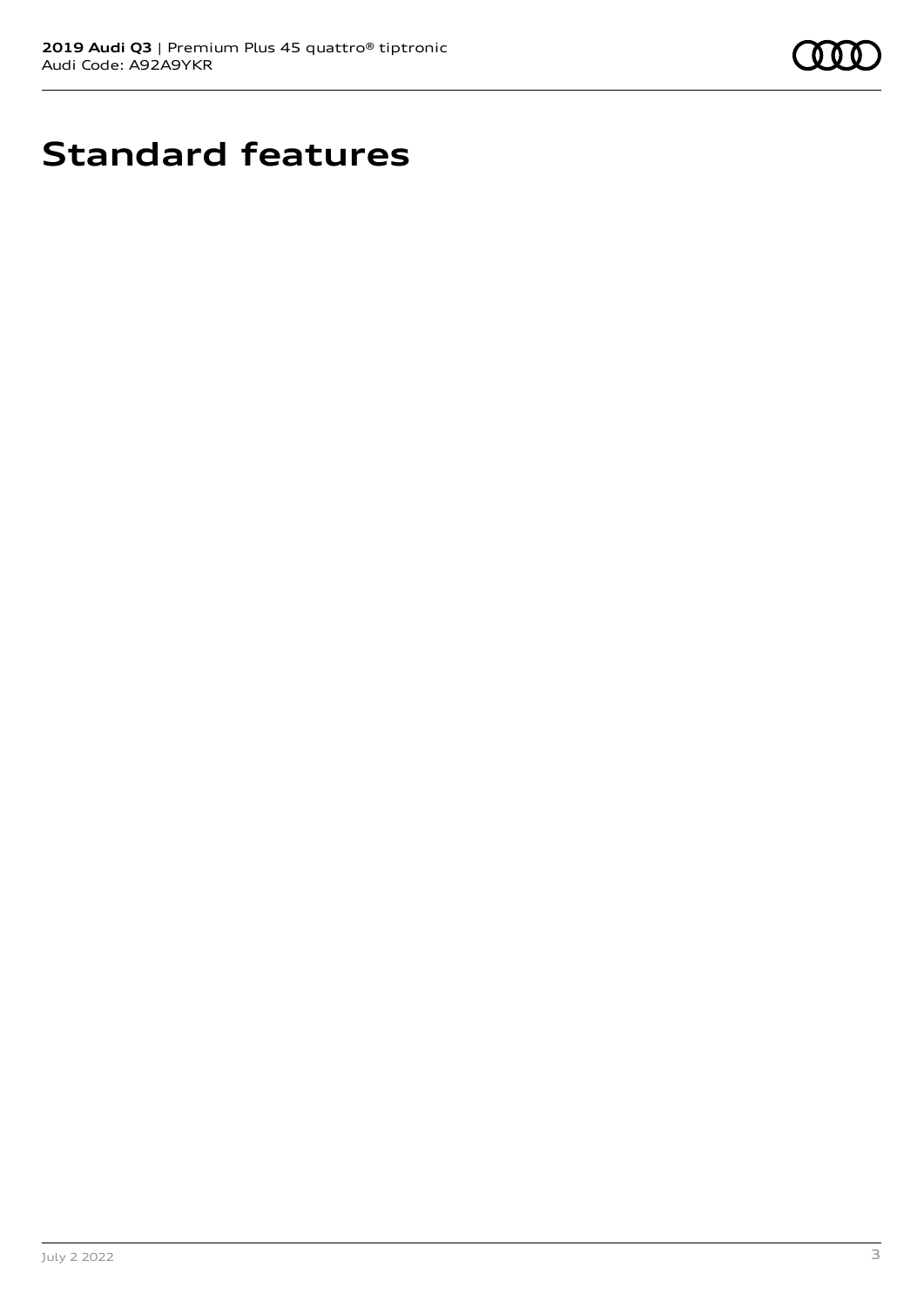## **Dealer remarks**

2019 Audi Q3 2.0T Premium Plus quattro Certified with Clean CARFAX.

PACKAGES / OPTIONS Glacier White metallic Black interior Included Premium Plus package Alarm HomeLink garage door opener SiriusXM Audi advanced key Audi parking system plus Audi side assist with rear cross traffic assist Lane departure warning LED interior lighting package 8-way power passenger seat with 4-way power lumbar Auto-dimming interior mirror with compass Aluminum Spectrum inlays Full LED headlights Audi phone box with wireless charging and signal booster Navigation package MMI Navigation plus MMI touch response (10.1" touchscreen) Audi connect (6 month trial) Audi virtual cockpit (12.3" screen) Bang & Olufsen sound system Bang & Olufsen sound system with 3D sound Brown Gray Natural Wood, matte inlay

STANDARD EQUIPMENT (unless replaced by options above) TECHNICAL

#### - 2.0L I4 engine

- 8-speed Tiptronic transmission with quattro all-wheel drive system
- 18" 5-arm design wheels with 235/55 all-season tires
- Speed sensitive electromechanical power steering
- Start stop system
- Temporary spare tire with tool kit and car jack

#### COMFORT/TECHNOLOGY

- Audi drive select
- Audi MMI touch response (8.8" touchscreen)
- Audi smartphone interface
- Audi sound system
- Aluminum roof rails
- Digital instrument cluster (10.25" screen)
- Dual-zone automatic climate control
- Exterior with full-paint finish
- Heated front seats
- Leather seating surfaces
- LED headlights with High beam assist
- Micrometallic Silver inlay
- Panoramic sunroof
- Preparation for mobile phone (Bluetooth )
- Power adjustable, heated exterior mirrors
- Power tailgate
- Rear seat with 40/20/40 split folding, sliding, and reclining
- Three-spoke multifunction steering wheel
- $1$ <sup>U</sup>SB- $\epsilon$ <sup>Q</sup> $\chi$ <sup>2</sup>) and USB-A (x3) ports
- 8-way power driver's seat with 4-way power lumbar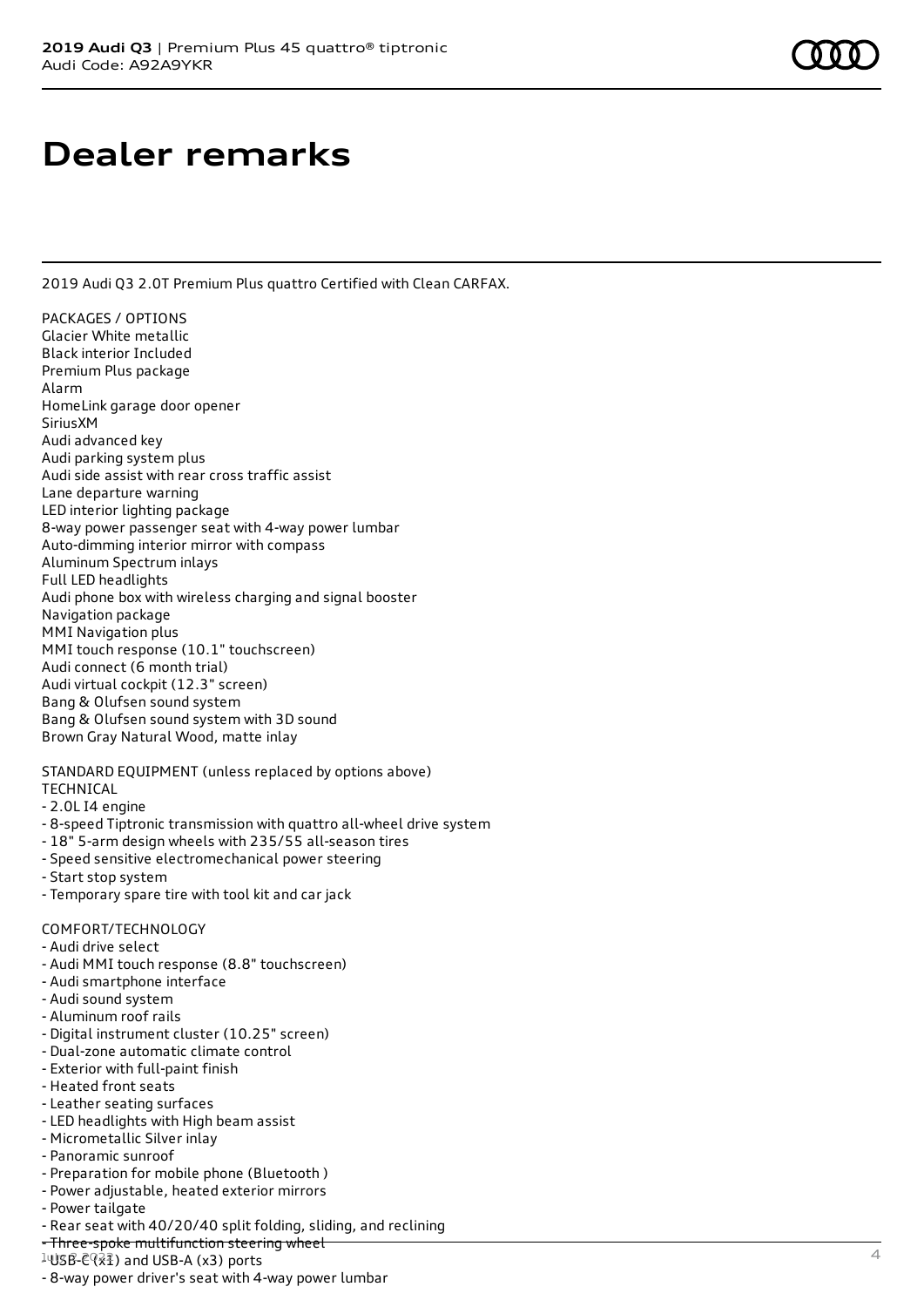- Advanced Airbag Protection System with 6 airbags **2019 Audi Q3** | Premium Plus 45 quattro® tiptronic zARi-lock Braking Aystrop (ABS) w/ Brake Assist

- Audi pre sense basic (preventative occupant protection)

- Audi pre sense front
- Child safety locks in rear doors, power
- Electronic Stabilization Control (ESC) w/ Offroad mode

**Electronic vehicle immobilization Technical Lights Expecifications** 

- LED taillights w/ dynamic turn signals

### - Lower Anchors and Tethers for CHildren (LATCH)

- Rearview camera

- Tire Pressure Monitoring System (TPMS)

Did you happen to notice the fees other dealers make you pay in order to get their advertised price? Not at Audi of Smithtown! Call, click or visit, and you will be connected DIRECTLY to a sales professional who you will deal with from start to finish alongside our management team. **Engineering | Performance Driveline**

Ehgineytyptor considering one of lourefine pre-owned automobiles. AtlarfroniopreSt wned vehicles lave been hand selected and pass a thorough multi-point inspection. If it doesn't pass, it will not be offered for sale. Buy with Acceleration (0 - 60 there is conds seconds column in classific plaza<br>confidence at Audi of Smithtown; home of the Value-Price Guarantee. mph)  $7.0$  seconds seconds  $_{1.0}$   $_{1.0}$   $_{2.0}$   $_{2.0}$  ratios: 6th  $^{2.0}$  1.000: 1

|                                             |                                                     | Gear ratios: 7th                            | 0.808:1                                      |
|---------------------------------------------|-----------------------------------------------------|---------------------------------------------|----------------------------------------------|
| <b>A</b> was devel                          | 45<br>* 2019 KBB.com 10 Best SUVs Worth Waiting For | Gear ratios: Reverse                        | 3.993:1                                      |
| Engine block                                | Cast-iron                                           | Gear ratios: Final Drive                    | 2.237:1                                      |
| Induction/fuel injection Turbocharged/TFSI® |                                                     | Gear ratios: 4th                            | 1.433:1                                      |
| Cylinder head                               | Aluminum-alloy                                      | Transmission                                | Eight-speed Tiptronic <sup>®</sup> automatic |
| Max. output ps/hp                           | 228 @ rpm                                           | transmission with quattro <sup>®</sup> all- |                                              |
|                                             | Displacement/Bore and 1,984/82.5 x 92.8 cc/mm       |                                             | wheel drive                                  |
| stroke                                      |                                                     | Gear ratios: 5th                            | 1.205:1                                      |
| Top track speed                             | 130 mph mph                                         | Gear ratios: 2nd                            | 3.144:1                                      |
| Torque                                      | 258 lb-ft@rpm                                       | Gear ratios: 3rd                            | 1.950:1                                      |
| Valvetrain                                  | 16-valve DOHC                                       | Gear ratios: 1st                            | 5.590:1                                      |
|                                             |                                                     |                                             |                                              |

### **Electrical system**

| Alternator | 140A      |
|------------|-----------|
| Battery    | 360A/69Ah |

#### **Steering**

| Steering type                              | Electromechanical power steering<br>system |
|--------------------------------------------|--------------------------------------------|
| Turning diameter, curb- 11.7 ft<br>to-curb |                                            |

#### **Suspension**

| Front axle | MacPherson strut front suspension |
|------------|-----------------------------------|
| Rear axle  | Four-link rear suspension         |

**(1/2)**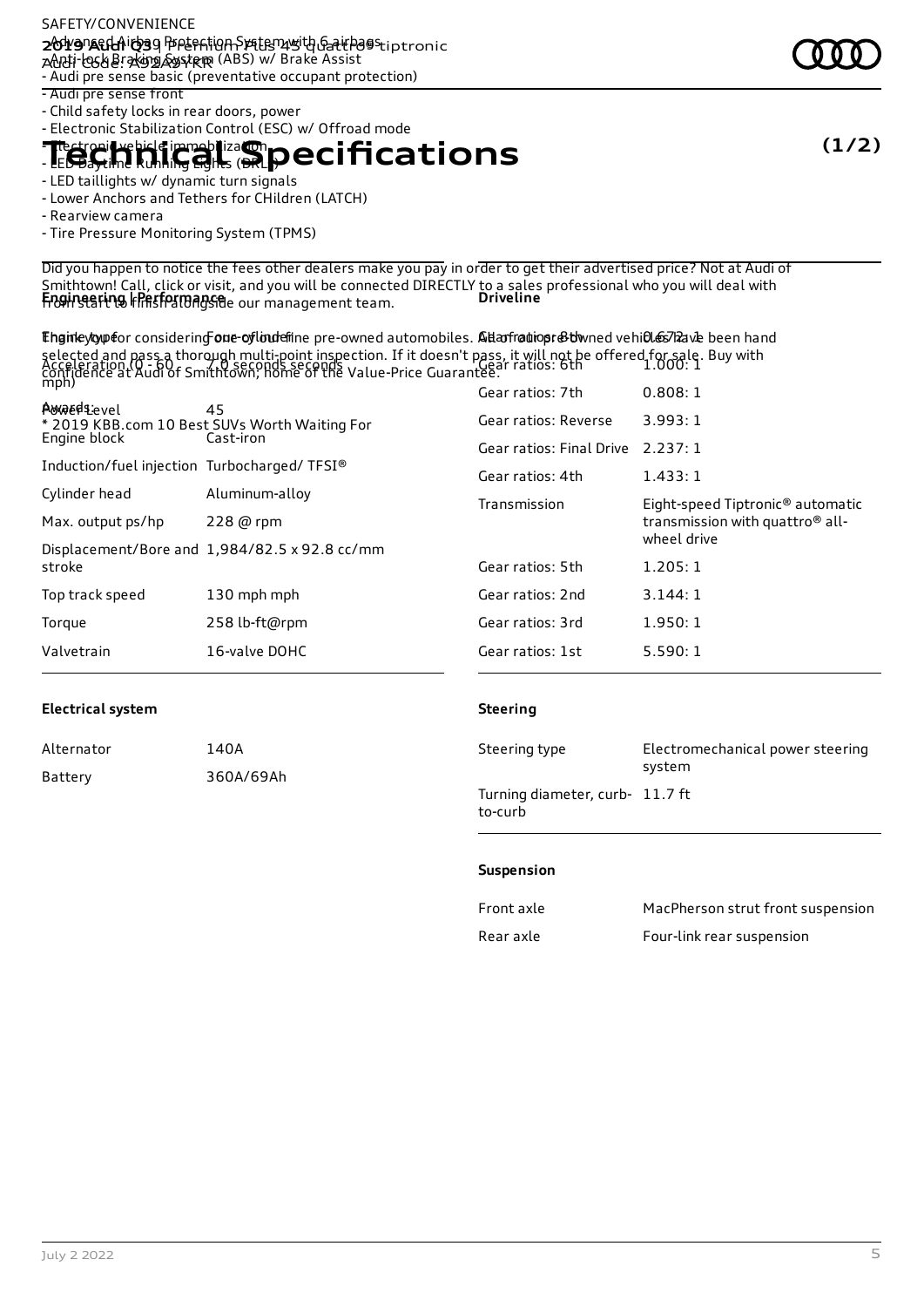## **Technical Specifications**

### **Brake system**

| Front brakes  | 13.4 (ventilated disc) in |
|---------------|---------------------------|
| Rear brakes   | 12.2 (ventilated disc) in |
| Parking brake | electrical                |

#### **Body**

| Material             | Fully galvanized steel unibody      |
|----------------------|-------------------------------------|
| Corrosion protection | Multistep anti-corrosion protection |

#### **Warranty | Maintenance**

| Warranty    | 4-year/50,000-mile Audi New<br>Vehicle Limited Warranty                                   |
|-------------|-------------------------------------------------------------------------------------------|
| Maintenance | 12-month/10,000-mile (whichever<br>occurs first) NO CHARGE first<br>scheduled maintenance |

### **Exterior Measurements**

| Height                           | 62.9 in  |
|----------------------------------|----------|
| Overall width without<br>mirrors | 72.8 in  |
| Length                           | 176.6 in |
| Wheelbase                        | 105.5 in |
| Drag coefficient                 | 0.36 Cw  |
| Overall width with<br>mirrors    | 79.7 in  |
| Track rear                       | 61.9 in  |
| Track front                      | 62.2 in  |
| Curb weight                      | 3,905 lb |
| Ground clearance,<br>loaded      | 29.9 in  |

#### **Interior measurements**

| Seating capacity                          | 5                  |
|-------------------------------------------|--------------------|
| Head room with middle 37.6 in<br>sunroof  |                    |
| Head room with front<br>sunroof           | 39.6 in            |
| Shoulder room, front                      | 56.7 in            |
| Leg room, middle                          | 36.1 in            |
| Shoulder room, middle                     | 55.1 in            |
| Leg room, front                           | 40.0 in            |
| Cargo volume, rear<br>seatbacks up/folded | 23.72 cu ft, cu ft |

### **(2/2)**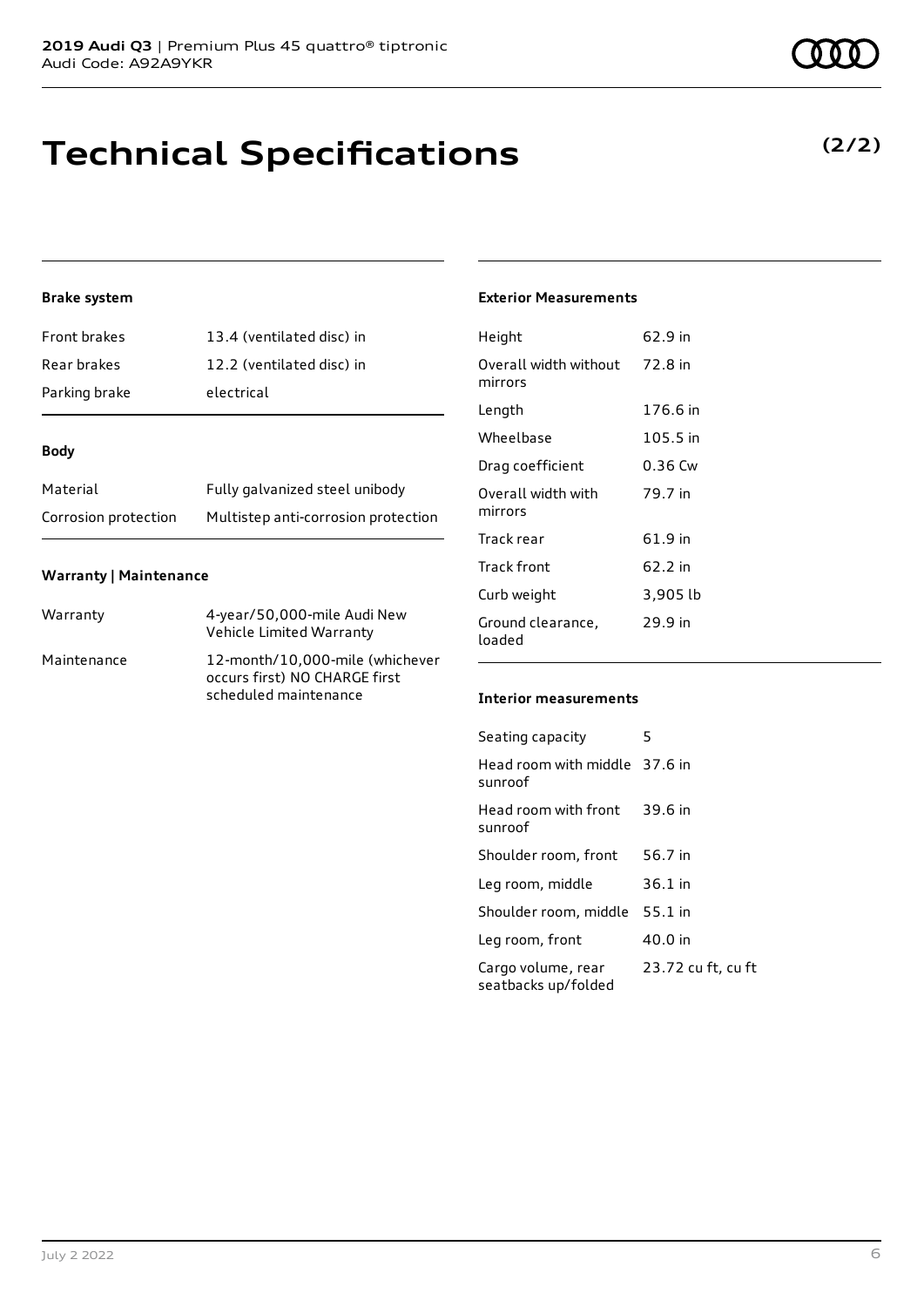### **Consumption- and emission**

**Consumption by NEDC**

combined 22 mpg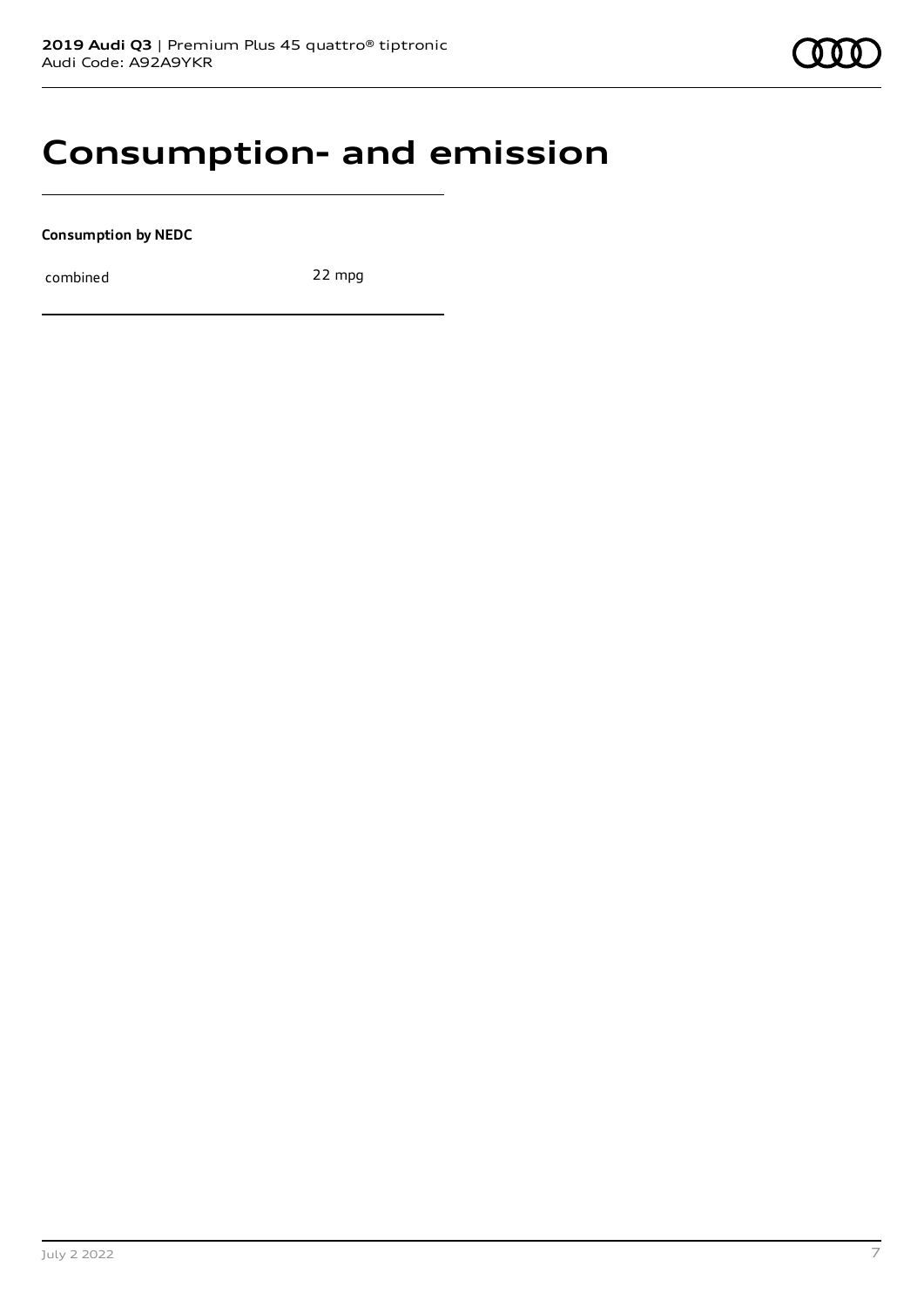## **Contact**

Dealer **Audi of Smithtown**

578 Middle Country Rd 11780 Saint James NY

Phone: +16319796400 FAX: 6319796203

www: [https://www.smithtownaudiofstjames.com](https://www.smithtownaudiofstjames.com/)